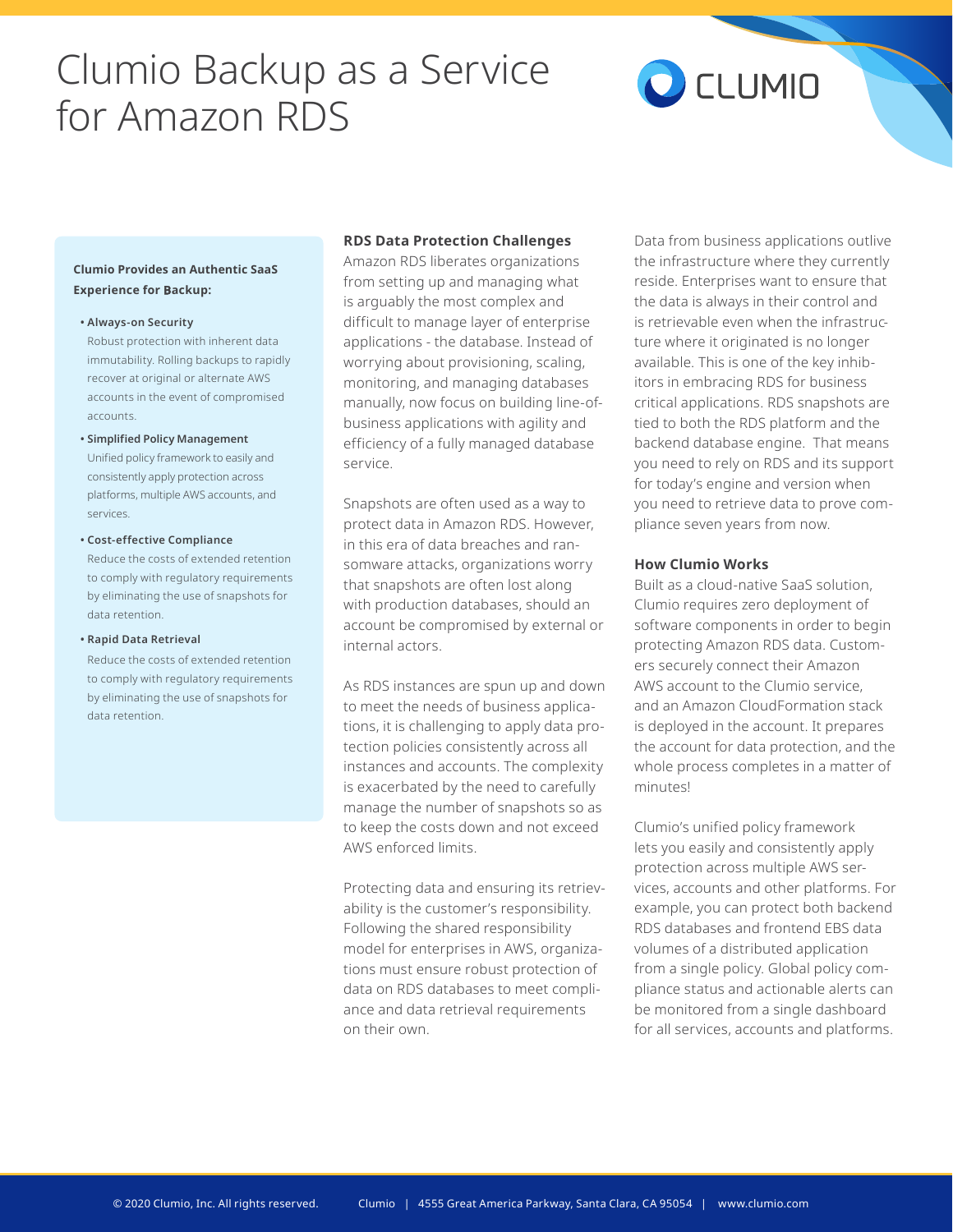

#### **Compliance Dashboard**

| <b>O</b> CLUMIO<br>$\mathbb{C}^2$ = |                                                                  |                                                    |                      |                      |  |
|-------------------------------------|------------------------------------------------------------------|----------------------------------------------------|----------------------|----------------------|--|
| ff Home                             | ALL AWS ACCOUNTS                                                 |                                                    |                      | Summary All Accounts |  |
| <b>Q</b> Policies                   |                                                                  |                                                    |                      |                      |  |
| Reports                             | <b>Protection Overview</b>                                       |                                                    | <b>Success Rate</b>  | Last 7 days          |  |
| <b>DATA SOURCES</b>                 |                                                                  |                                                    |                      |                      |  |
| <b>ID</b> VMware                    |                                                                  | <b>Total Entities</b>                              |                      |                      |  |
| $a$ AWS                             |                                                                  | 504                                                | 99%                  | 100%                 |  |
| Microsoft 365                       |                                                                  |                                                    |                      | 1 Restore            |  |
|                                     | <b>O</b> In Policy: 471                                          |                                                    | 939 Backups          |                      |  |
|                                     |                                                                  |                                                    |                      |                      |  |
|                                     |                                                                  |                                                    |                      |                      |  |
|                                     | <b>Protected Entities</b>                                        |                                                    | <b>Active Alerts</b> |                      |  |
|                                     |                                                                  |                                                    | ALERT                | <b>DURATION</b>      |  |
|                                     | $\bigcap_{\mathbf{y}}^{\kappa}\bigcap_{\mathbf{y}}^{\mathbf{y}}$ | $\widetilde{\mathbb{G}}_{\mathbb{R}}^{\mathbb{R}}$ |                      |                      |  |
|                                     |                                                                  |                                                    | 8.12                 |                      |  |
|                                     | 457                                                              | 14                                                 |                      | No Alerts to display |  |
|                                     | <b>EBS</b> Volumes                                               | RDS Databases                                      |                      |                      |  |
| ♦ Account Settings                  | 849 GB                                                           | 653 GB $\bullet$                                   |                      |                      |  |
| <b>O</b> User<br>$\rightarrow$      |                                                                  |                                                    |                      |                      |  |
|                                     |                                                                  |                                                    |                      |                      |  |

Unlike third party snapshot managers for Amazon RDS, Clumio backup service is designed to meet the unmet needs of enterprises to protect vital RDS databases throughout their data lifecycle. Clumio is the only backup solution for Amazon RDS that helps to fill the needs of protecting data within RDS in Amazon's shared responsibility model of cloud.

#### Making Amazon RDS ready for Enterprise Applications **Meeting Enterprise Data Management Requirements**



Manage across all instances, all accounts, all platforms

# **Unique Benefits of Clumio Backup for Amazon RDS**

Clumio offers four key benefits to enterprises that deliver value for Amazon RDS data protection:

#### **Always-On Security**

- Backups are securely written directly into Clumio, safely stored outside of the production AWS account. Tenant data is always encrypted separately with unique, rotating keys.
- Rolling backup a time lagged standby of production database - helps you rapidly recover RDS database from Clumio, if production accounts are compromised.
- All data transfers are safeguarded with in-flight encryption and end-to-end integrity checks.
- Clumio's access credentials are separate from AWS account credentials, facilitating a layered security model. AWS account credentials are not stored in Clumio.
- Backup data is written to a durable object store in an immutable format, creating an air-gapped security layer for additional peace of mind.

#### **Simplified Policy Management**

- Unified policy framework to easily and consistently apply protection across multiple AWS services, accounts and other platforms.
- Protect RDS databases immediately via secure service authentication, with no software package to deploy, ever. Retain backup data for up to 7 years.
- Global policy compliance alerts from a single dashboard.

#### **Cost-effective Compliance**

- Reduce the costs of extended retention to comply with regulatory requirements and company policies by eliminating the use of snapshots.
- Store directly in Clumio service with a predictable pricing model that is based on protected terabytes and retention needs.
- Data is stored in engine independent format, guaranteeing retrieval even after the originating engine reaches end-oflife.